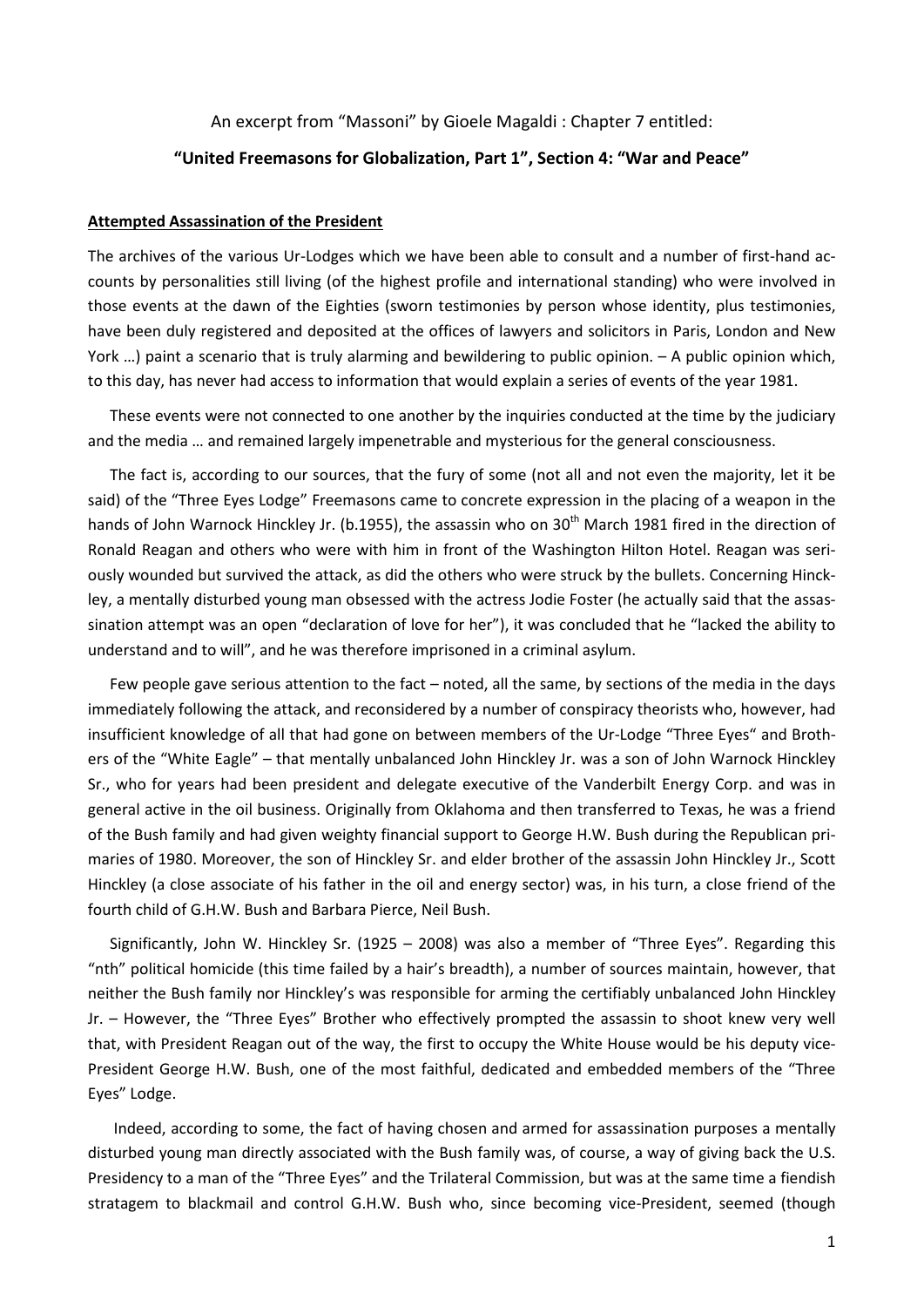someone pointed out that appearance is not the same as reality) to be in loving agreement with Reagan and other members of the presidential administration who adhered strictly to Reagan's policies.

Be that as it may, within the circles of the "White Eagle", the "Edmund Burke" and the "Geburah" noone doubted that the assassination attempt had a clearly Masonic origin, attributable to a number of blade-wielding Brothers of the "Three Eyes" Lodge.

In this case, too, the majority of Masons of these pro-Reaganite Ur-Lodges did not intend to set in motion the sensational act which, instead, was planned and carried out by very few shortly afterwards and in scientific fashion, with the support of the Russian and East German secret services directed of necessity by the Soviet leaders imposingly present in the Ur-Lodge "Joseph de Maistre" (amongst whom we recall Freemasons Brezhnev, Andropov and Chernenko, who had already betrayed the "Three Eyes" Brothers in 1978- 79 through their support of the Iranian revolutionary rebellion provoked by the Ur-Lodge "Amun").

Thus, opting for a course of action entirely different from the milder, more resigned and submissive stance of the progressive Masonic circles who, in 1963-68 (assassinations of J.F.K., Martin Luther King and Robert F.K., all of them successful) had not responded "an eye for an eye and a tooth for a tooth" to their "Three Eyes" Brothers and their allies who were suspected of these acts of homicide, a determined and aggressive minority of "White Eagle", "Edmund Burke" and "Geburah" members decided to avenge in blood the (failed) attempt to assassinate their protégé Ronald Reagan.

#### **Assassination Attempt on the Pope**

So it came to pass, although this attempt missed its aim by a fraction, since the victim managed to survive the attack. In fact, at 17.17 precisely, on the 13th May 1981 in St. Peter's Square, Mehmet Ali Agca fired at Pope John Paul II, severely wounding him but without succeeding in killing him.

Ali Agca (b.1958) was a terrorist by profession, a person well known to the secret services and police around the world. And yet he was able to find a way through all networks of protection and security, get close to the Pope and shoot at him virtually without hindrance.

Why the choice of Karol Wojtyla, alias Pope John Paul II, as a sacrificial victim to avenge the attempted assassination of Reagan barely 45 days previously? – For various well-grounded reasons by striking at Wojtyla one would be striking at the heart of his dear friend and ally Zbigniew Brzezinsky (without neglecting the vital role of another "Three Eyes" Freemason, namely Archbishop Paul Marcinkus, IOR President who was most closely bound up with the fate of the Polish Pope), a key director of both the Ur-Lodge "Three Eyes" and the para-Masonic Trilateral Commission, both of which (one in reality, with clear subordination of the second to the first) were held responsible (though not with the complicity of all their members) for the attempted assassination of the U.S. President on 30th March 1981.

The whole operation was accompanied by an amazing, sophisticated obsession with symbolic numbers, typical of the Masonic milieu [The author now describes these in detail and this we will omit for the present.]

So, in accordance with this highly subtle taste for the re-evocation of historical events, those who stood behind the attempted homicide of Wojtyla calculated precisely the moment in which the unwitting pawn Mehmet Ali Agca was to shoot at the Pope: 17 hours, 17 minutes, that is 1717, the formal year of the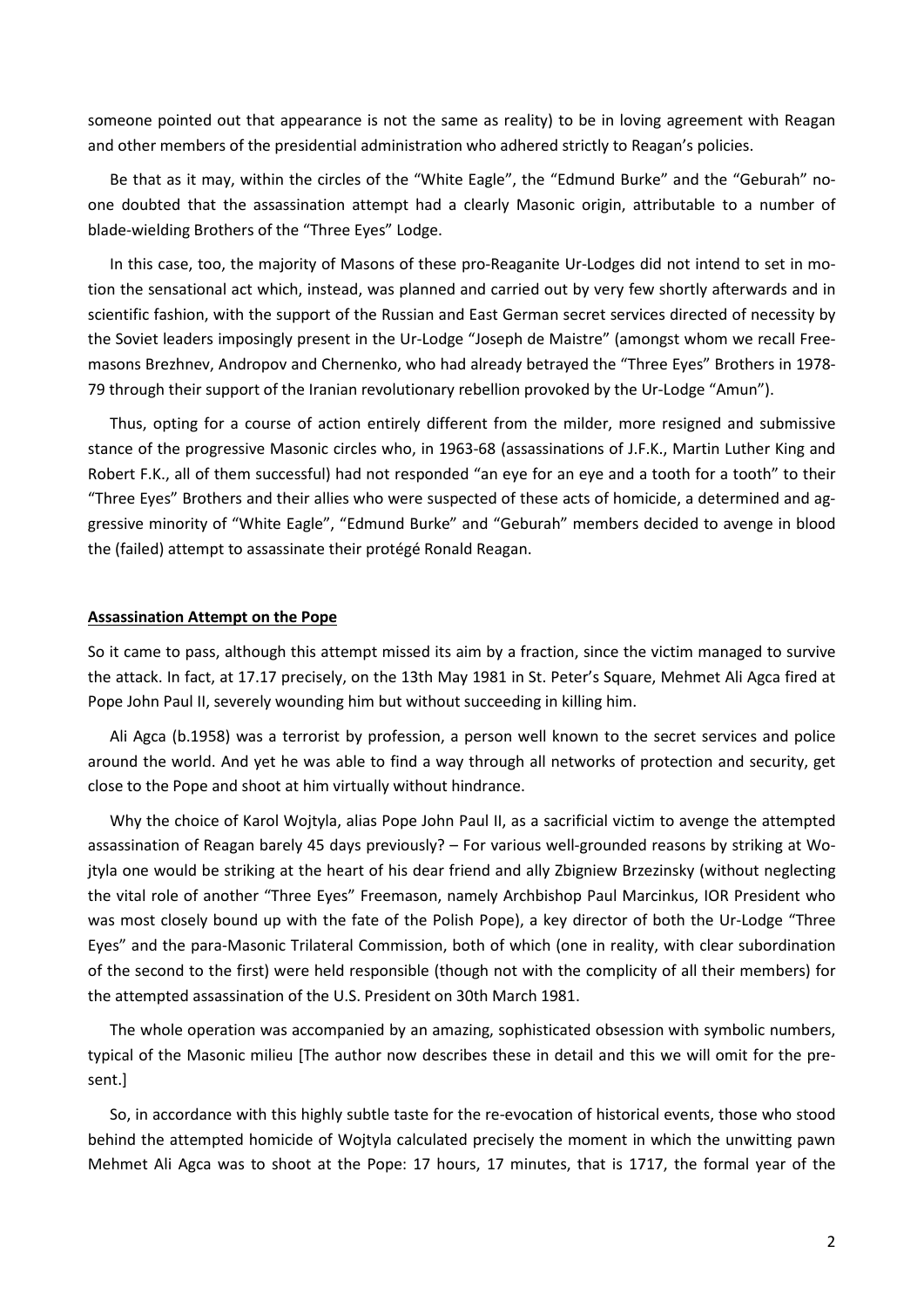founding of the Grand Lodge of London and Westminster and thus of the re-founding of modern Freemasonry.

As if to say to later members with the ability to interpret: "This assassination refers to the hegemony exercised over the modern and contemporary world by the Freemasonry of the beginning of the 18th Century, of which our specific Ur-Lodges are, and must be considered, the most authentic and legitimate heirs, ranking higher than those Masonic forces, also, – the "Three Eyes" – which have created this Pope with the intention of using him for their own ends."

In the midst of all this human planning, chance, or Divine Providence exoterically speaking, or the Great Architect esoterically speaking, wished neither Ronald Reagan nor Karol Wojtyla to perish as a result of the respective assassination attempts….

# **Freemasons United for Globalization.**

In fact, the first and most decisive impulse for a general pacification came from the pair of British Masons Margaret Thatcher and William Whitelaw. Sister Thatcher, for the purposes of neo-liberal economic globalization which she and her entourage were beginning to project well beyond the confines of the United Kingdom, would absolutely require a *pax masonica* on a wide scale, at least within the realm of conservative and neo-aristocratic Freemasonry.

As to brother Whitelaw, who had already become Deputy Prime Minister to Thatcher from 1979 (which he remained until 1988, the year of expulsions) and Minister of Home Affairs (remaining so until 1983, when he obtained the highly prestigious functions of Lord President of the Council and Leader of the House of Lords – retaining these also until 1988 – in consequence of having inherited the noble title of Viscount), he, as a member of the "Three Eyes" since its foundation in 1967 – 68, and having nevertheless also recently (1976) joined the "Edmund Burke" of which the "Iron Lady" was a member, was the very person to act as a peace ambassador between the two quarrelling conservative/oligarchic factions.

Thus, under the guidance of Thatcher and Whitelaw, some younger (but also established and promising) men and women Masons of the "Leviathan" Lodge, accompanied by others of greater maturity and influence, undertook to repair the most serious internal splits within the neo-aristocratic sector of Freemasonry, which had emerged in 1978-81 and had culminated with the attempted assassinations of U.S. of President Reagan and Pope John Paul in 1981.

The Ur-Lodge "Leviathan" was instituted in 1910 and contained within it Masons of all orientations: conservative, moderate and progressive. Only from 1965 onwards had a majority emerged – and remained in the following decades – of a clearly oligarchic nature … But where did the "Leviathan" come from? Who had had the idea of erecting the columns supporting it? It was the fruit of an ecumenical attempt to reconcile neo-aristocratic and democratic impulses in Freemasonry. Other similar attempts have been made over the course of time (a recent and striking example is the creation in 2004 of the Ur-Lodge "Maat" [joined by Barack Obama], under the inspiration of Masons Zbigniew Brzezinski and Ted Kennedy) . Such an attempt relative to the "Leviathan" had had a precedent with the constituting of the para-Masonic association Pilgrims Society, whose British section was founded on July 24<sup>th</sup> 1902, while that in the U.S.A. saw the light of day on 13th Jan 1903. In the case of the founding of both the Anglo-America Pilgrims Society and of the "Leviathan" Lodge (an echo of Thomas Hobbes' allusion to the Biblical monster), the two powerful Masonic bodies behind this ecumenical initiative were the democratic-progressive Ur-Lodge "Thomas Paine"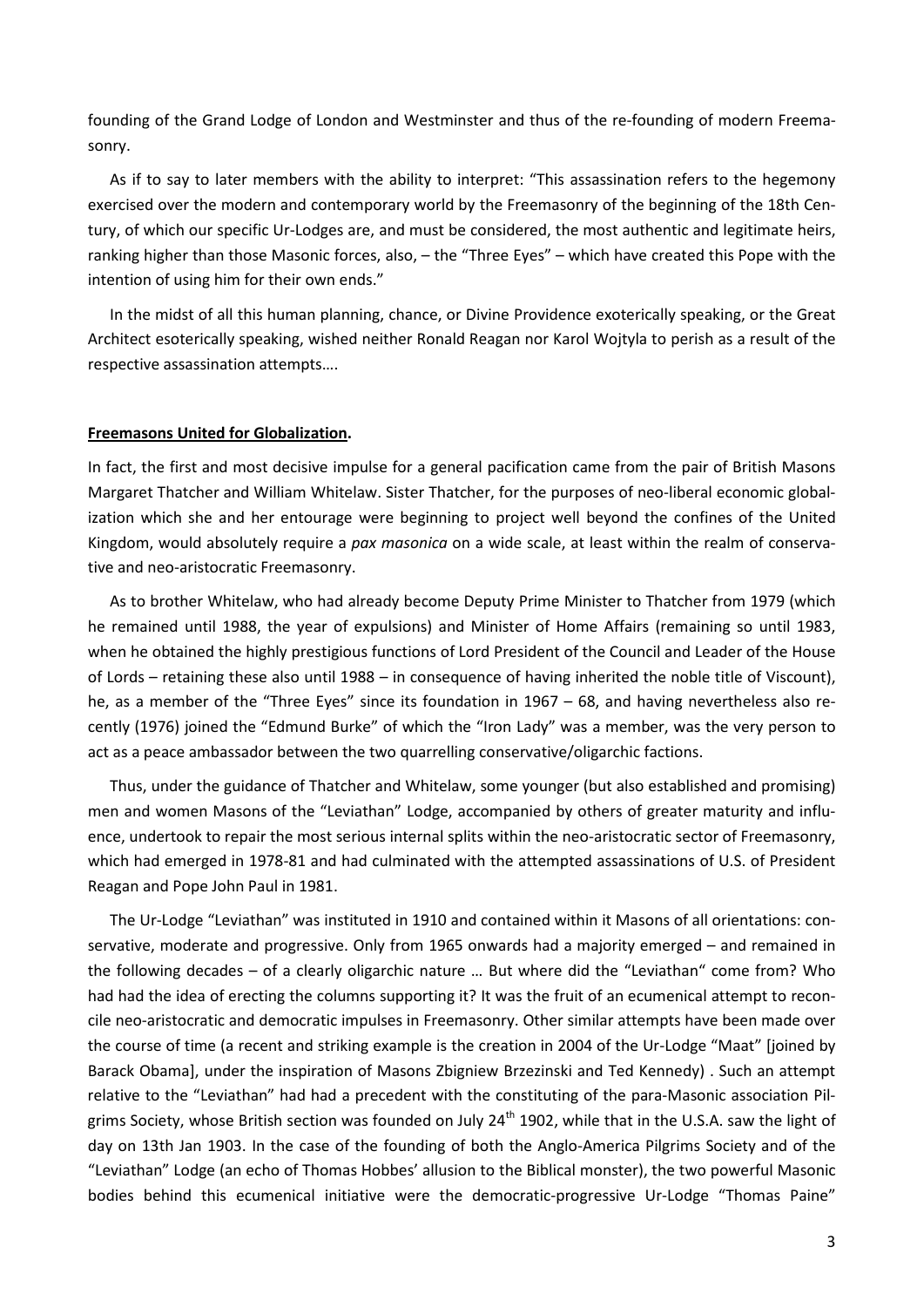(founded in 1849-52 and then expanded and re-founded in 1864-68 and the oligarchic-conservative Ur-Lodge "Edmund Burke" founded in 1888).

Let us recall here that the first to conceive and establish the supra-national "Thomas Paine" were a number of aproned personalities gathered around Masons of the calibre of John Stuart Mill, Giuseppe Mazzini, Alexander Herzen, Ferdinand Lasalle, Jules Michelet, Louis Blanc, Giuseppe Garibaldi, Lajos Kossuth, John Bright, Richard Cobden, William E. Gladstone … In the course of time, some members of the most radical left-wing in the "Thomas Paine" also called into being the para-Masonic Fabian Society, founded in London on 4<sup>th</sup> January 1884. Amongst the most eminent Freemasons (belonging also to the "Thomas Paine") who conceived and founded this para-Masonic body and were connected with it from the beginning, assuming full control, we would recall Freemasons Edward Carpenter, Frank Podmore. Henry Havelock Ellis, Martha Beatrice Webb, Sidney James Webb, Herbert George Wells, George Bernard Shaw, Annie Besant – who was to become an important exponent of the Masonic Order of Droit Humain and of the para-Masonic Theosophical Society – Virginia Woolf, Leonard Woolf, Emmeline Pankhurst. Still at the initiative of a number of "Thomas Paine" Freemasons, also involved in the para-Masonic Fabian Society, the London School of Economics and Political Science was founded in 1895.

The following generation of Freemasons who were also active as Fabians included personalities of the calibre of James Ramsay MacDonald, Harold Joseph Laski, Jawaharlal Nehru, collaborator and disciple of Brother Gandhi, also connected to the Ur-Lodge – "Arjuna Phoenix".

As for the "Edmund Burke", it was founded later than the "Thomas Paine" and with an opposite ideological direction. It could not be otherwise, in view of the fact that the two Freemasons after whom the Lodges are named fiercely disagreed with one another.

The super-Lodge dedicated to the counter-revolutionary and anti-democratic Burke was founded in 1888 largely under the inspiration of high-calibre neo-aristocratic Mason Cecil Rhodes. Between 1888 and 1909 also founded at Rhodes' initiative were the para-Masonic associations Society of the Elect and Round Table Movement (the former being secret, like the Ur-Lodge that had founded it, while the latter was open and official) . Among the principal members of this oligarchic super-Lodge we could name personalities such as Nathan M. Rothschild, Alfred Beit, Alfred Milner, Reginald B. Brett, Arthur J. Balfour, Henry E. Manning, Albert H. G, Grey, Joseph Chamberlain, R. Gascoyne-Cecil, better known as the Marquess of Sailsbury, William W. Astor, John J. Astor IV, William H. Taft, Warren G. Harding, Louis Renault, Armand Peugeot …

The Ur-Lodge "Leviathan", therefore, offspring (b.1910) of a Masonic experiment for reconciliation of ideologically opposed super-Lodges, founded in July 1920 the para-Masonic British (later Royal) Institute of International Affairs, also known as Chatham House. On July  $29<sup>th</sup>$  1921 its counterpart in the U.S.A., the para-Masonic Council of Foreign Relations was founded, whereby the "Leviathan" has since that time exercised a controlling influence on both the RIIA and the CFR …

Sagely inspired by Sister Thatcher and Brother Whitelaw, Masons Peter G. Peterson, Madeleine Albright, Marie Jana Korbel (pupil and protégé of Brzezinski), Colin Powell, Muhammad Yunus, Robert Rubin, Halil Ozal, Adolfo Gonzales, José Maria Aznar, Anders Rasmussen, John Major, David M. Rubinstein, John Alan Redwood, Norman Lamont and others, constituted a kind of international task force whose aim was to persuade the more stubborn elements of the two Masonic factions in question to exchange olive branches with one another. – The operation concluded successfully in the course of June 1981. It was also sanctioned through the admission of Brother George H.W. Bush (dedicated member of "Three Eyes" and U.S. President